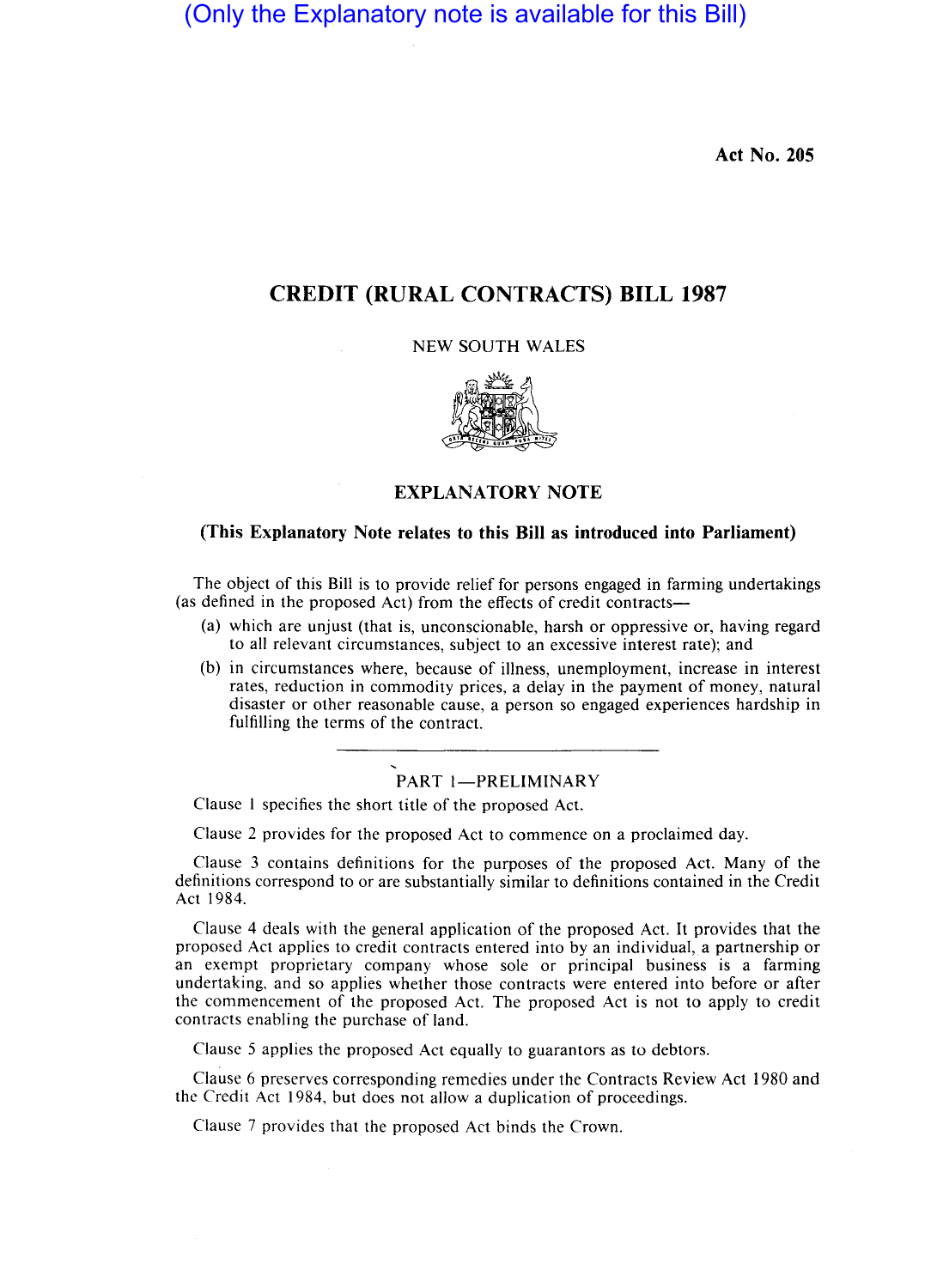## *Credit (Rural Contracts) 1987*

### PART 2-UNIUST CONTRACTS

The provisions of the proposed Part are similar to those found in Part IX of the Credit Act 1984 and sections 9 (2) and 10 of the Contracts Review Act 1980.

Clause 8 provides that a credit contract is unjust if it is unconscionable, harsh or oppressive or is, having regard to all relevant circumstances, subject to an excessive interest rate.

Clause 9 enables the Commercial Tribunal of New South Wales, on the application of a debtor under a credit contract, to re-open the transaction that gave rise to the contract if it appears to be unjust. The clause also enables the Tribunal to grant certain forms of relief.

Clause 10 specifies the matters to be considered by the Tribunal in determining whether a credit contract is unjust.

Clause II enables the Tribunal to join as a party to proceedings any person, other than the credit provider, who has benefited or may benefit from the credit contract.

Clause 12 imposes limits on the time in which a debtor may make an application under the proposed Part.

Clause 13 empowers the Supreme Court, on the application of the Minister administering the proposed Act or the Attorney General, to regulate the conduct of a person who has formed or is likely to form unjust credit contracts.

#### PART 3-HARDSHIP

The provisions of the proposed Part are similar to those found in sections 74 and 115 of the Credit Act 1984.

Clause 14 enables a debtor to apply to a credit provider for a variation of a credit contract on the ground of hardship. Hardship occurs in the cases of illness, unemployment, increase in interest rates, reduction in commodity prices, a delay in the payment of money to the debtor, natural disaster or other reasonable cause. If the credit provider refuses to vary the contract, the debtor may apply to the Tribunal or a Local Court for a variation. The Tribunal or Local Court may make such orders as it thinks fit. An application to the Tribunal or Local Court acts as a stay of proceedings under the contract.

Clause 15 generally limits the duration of orders under clause 14 to 12 months.

Clause 16 enables a debtor under a credit contract to apply to the Tribunal or a Local Court for an order to restrain the taking of possession or sale by the credit provider of goods comprising farm machinery used in connection with the debtor's farming undertaking or a commercial vehicle so used. Service on the credit provider of a copy of the debtor's application acts as a stay of proceedings under the contract. The Tribunal or Local Court may make or refuse to make the order accordingly.

Clause 17 enables the Supreme Court or District Court, on the application of a debtor, to exercise the powers of the Tribunal or a Local Court under the proposed Part if the credit provider seeks to enforce the credit contract in the Supreme Court or District Court.

*c*